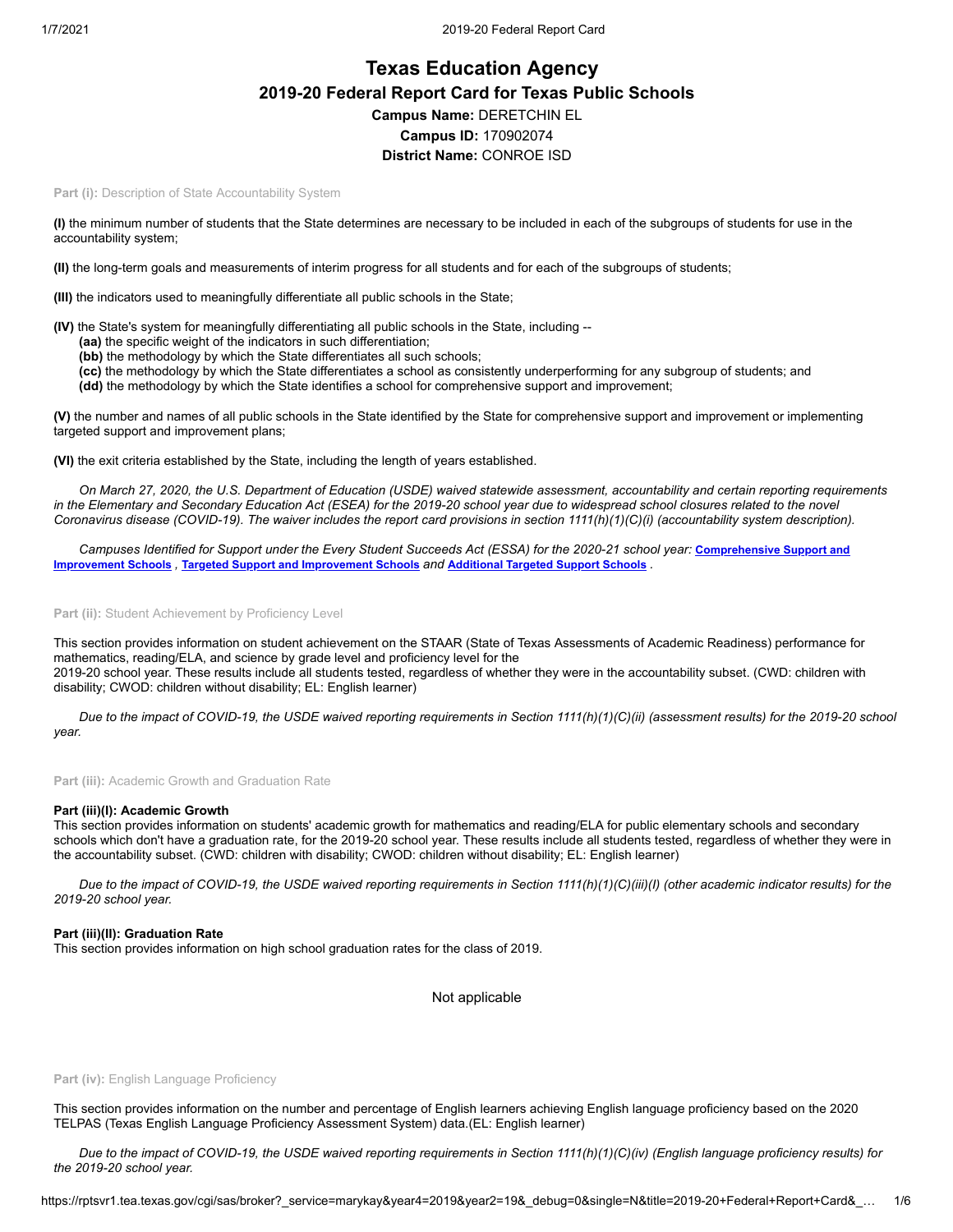## Part (v): School Quality or Student Success (SQSS)

This section provides information on the other indicator of school quality or student success, which is college, career and military readiness (CCMR) for high schools and average performance rate of the three STAAR performance levels of all students, regardless of whether they were in the accountability subset, for elementary and secondary schools without a graduation rate. (CWD: children with disability; EL: English learner)

*Due to the impact of COVID-19, the USDE waived reporting requirements in Section 1111(h)(1)(C)(v) (school quality or student success indicator results) for the 2019-20 school year for elementary schools and secondary schools without a graduation rate.*

#### **Part (vi): Goal Meeting Status**

This section provides information on the progress of all students and each student group toward meeting the long-term goals or interim objectives on STAAR academic performance, federal graduation rate, and English learners' language proficiency. (CWD: children with disability; EL: English learner)

*Due to the impact of COVID-19, the USDE waived reporting requirements in Section 1111(h)(1)(C)(vi) (progress toward meeting long-term goals and measurements of interim progress) for the 2019-20 school year.*

#### **Part (vii):** STAAR Participation

This section provides the percentage of students assessed and not assessed on STAAR for mathematics, reading/ELA, and science. (CWD: children with disability; CWOD: children without disability; EL: English learner)

*Due to the impact of COVID-19, the USDE waived reporting requirements in Section 1111(h)(1)(C)(vii) (percentage of students assessed and not assessed) for the 2019-20 school year.*

## **Part (viii):** Civil Rights Data

Part (viii)(I) This section provides information from the 2017-18 Civil Right Data Collection (CRDC) surveys, submitted by school districts to the Office for Civil Rights on measures of school quality, climate, and safety, including counts of in-school suspensions, out-of-school suspensions, expulsions, school related arrests, referrals to law enforcement, chronic absenteeism (including both excused and unexcused absences), incidences of violence, including bullying and harassment. (EL: English learner)

**Students**

|                                      |        |                                                  |              |          |                | Indian or               |             |                            | Two or       |              | <b>Students</b><br><b>Students</b><br>with                         |
|--------------------------------------|--------|--------------------------------------------------|--------------|----------|----------------|-------------------------|-------------|----------------------------|--------------|--------------|--------------------------------------------------------------------|
|                                      |        | <b>Total</b><br>students American Hispanic White | African      |          |                | Alaska<br><b>Native</b> | Asian       | <b>Pacific</b><br>Islander | <b>More</b>  |              | <b>Disabilities</b><br>with<br>Races EL Disabilities (Section 504) |
| <b>Students Without Disabilities</b> |        |                                                  |              |          |                |                         |             |                            |              |              |                                                                    |
| In-School Suspensions                |        |                                                  |              |          |                |                         |             |                            |              |              |                                                                    |
|                                      | Male   | 10                                               | 1            | 3        | 6              | 0                       | 0           | 0                          | 0            | 2            |                                                                    |
|                                      | Female | 3                                                | 0            | 1        | $\mathbf{1}$   | 0                       | 1           | 0                          | 0            | $\mathbf{1}$ |                                                                    |
|                                      | Total  | 13                                               | $\mathbf{1}$ | 4        | $\overline{7}$ | $\mathbf 0$             | 1           | $\mathbf 0$                | $\Omega$     | 3            |                                                                    |
| Out-of-School Suspensions            |        |                                                  |              |          |                |                         |             |                            |              |              |                                                                    |
|                                      | Male   | 1                                                | 0            | 0        | 1              | 0                       | 0           | 0                          | $\mathbf 0$  | 0            |                                                                    |
|                                      | Female | 2                                                | 0            | 0        | $\mathbf{1}$   | 0                       | 1           | 0                          | 0            | 1            |                                                                    |
|                                      | Total  | 3                                                | $\Omega$     | $\Omega$ | $\overline{c}$ | $\mathbf 0$             | 1           | $\mathbf 0$                | $\Omega$     | 1            |                                                                    |
| Expulsions                           |        |                                                  |              |          |                |                         |             |                            |              |              |                                                                    |
| With                                 | Male   | 0                                                | 0            | 0        | 0              | 0                       | 0           | 0                          | 0            | $\mathbf 0$  |                                                                    |
| Educational                          |        |                                                  |              |          |                |                         |             |                            |              |              |                                                                    |
| Services                             |        |                                                  |              |          |                |                         |             |                            |              |              |                                                                    |
|                                      | Female | 0                                                | 0            | 0        | 0              | 0                       | 0           | 0                          | 0            | 0            |                                                                    |
|                                      | Total  | 0                                                | 0            | 0        | 0              | 0                       | 0           | 0                          | 0            | 0            |                                                                    |
| Without                              | Male   | $\mathbf 0$                                      | 0            | 0        | 0              | $\mathbf 0$             | $\mathbf 0$ | $\mathbf 0$                | $\Omega$     | $\mathbf 0$  |                                                                    |
| Educational                          |        |                                                  |              |          |                |                         |             |                            |              |              |                                                                    |
| Services                             |        |                                                  |              |          |                |                         |             |                            |              |              |                                                                    |
|                                      | Female | 0                                                | 0            | 0        | 0              | 0                       | 0           | 0                          | 0            | 0            |                                                                    |
|                                      | Total  | 0                                                | 0            | 0        | 0              | 0                       | $\mathbf 0$ | 0                          | 0            | 0            |                                                                    |
| <b>Under Zero</b>                    | Male   | $\mathbf{0}$                                     | $\mathbf 0$  | $\Omega$ | 0              | $\mathbf 0$             | $\mathbf 0$ | $\mathbf 0$                | $\Omega$     | $\mathbf 0$  |                                                                    |
| Tolerance                            |        |                                                  |              |          |                |                         |             |                            |              |              |                                                                    |
| Policies                             |        |                                                  |              |          |                |                         |             |                            |              |              |                                                                    |
|                                      | Female | 0                                                | 0            | 0        | 0              | 0                       | 0           | 0                          | 0            | 0            |                                                                    |
|                                      | Total  | $\mathbf 0$                                      | 0            | $\Omega$ | 0              | $\mathbf 0$             | $\mathbf 0$ | $\mathbf 0$                | $\mathbf{0}$ | $\mathbf 0$  |                                                                    |
| <b>School-Related Arrests</b>        |        |                                                  |              |          |                |                         |             |                            |              |              |                                                                    |
|                                      | Male   | 0                                                | 0            | 0        | 0              | 0                       | 0           | 0                          | 0            | 0            |                                                                    |
|                                      | Female | 0                                                | 0            | 0        | 0              | 0                       | 0           | 0                          | 0            | 0            |                                                                    |
|                                      | Total  | $\mathbf{0}$                                     | $\Omega$     | $\Omega$ | $\Omega$       | $\mathbf 0$             | 0           | $\mathbf 0$                | $\Omega$     | $\mathbf 0$  |                                                                    |
| Referrals to Law Enforcement         |        |                                                  |              |          |                |                         |             |                            |              |              |                                                                    |
|                                      | Male   | 1                                                | 0            | 0        | 1              | 0                       | 0           | 0                          | 0            | 0            |                                                                    |
|                                      | Female | 0                                                | 0            | 0        | 0              | 0                       | 0           | 0                          | 0            | 0            |                                                                    |
|                                      | Total  | 1                                                | $\Omega$     | $\Omega$ | $\mathbf{1}$   | $\Omega$                | $\mathbf 0$ | $\Omega$                   | 0            | $\mathbf 0$  |                                                                    |
| <b>Students With Disabilities</b>    |        |                                                  |              |          |                |                         |             |                            |              |              |                                                                    |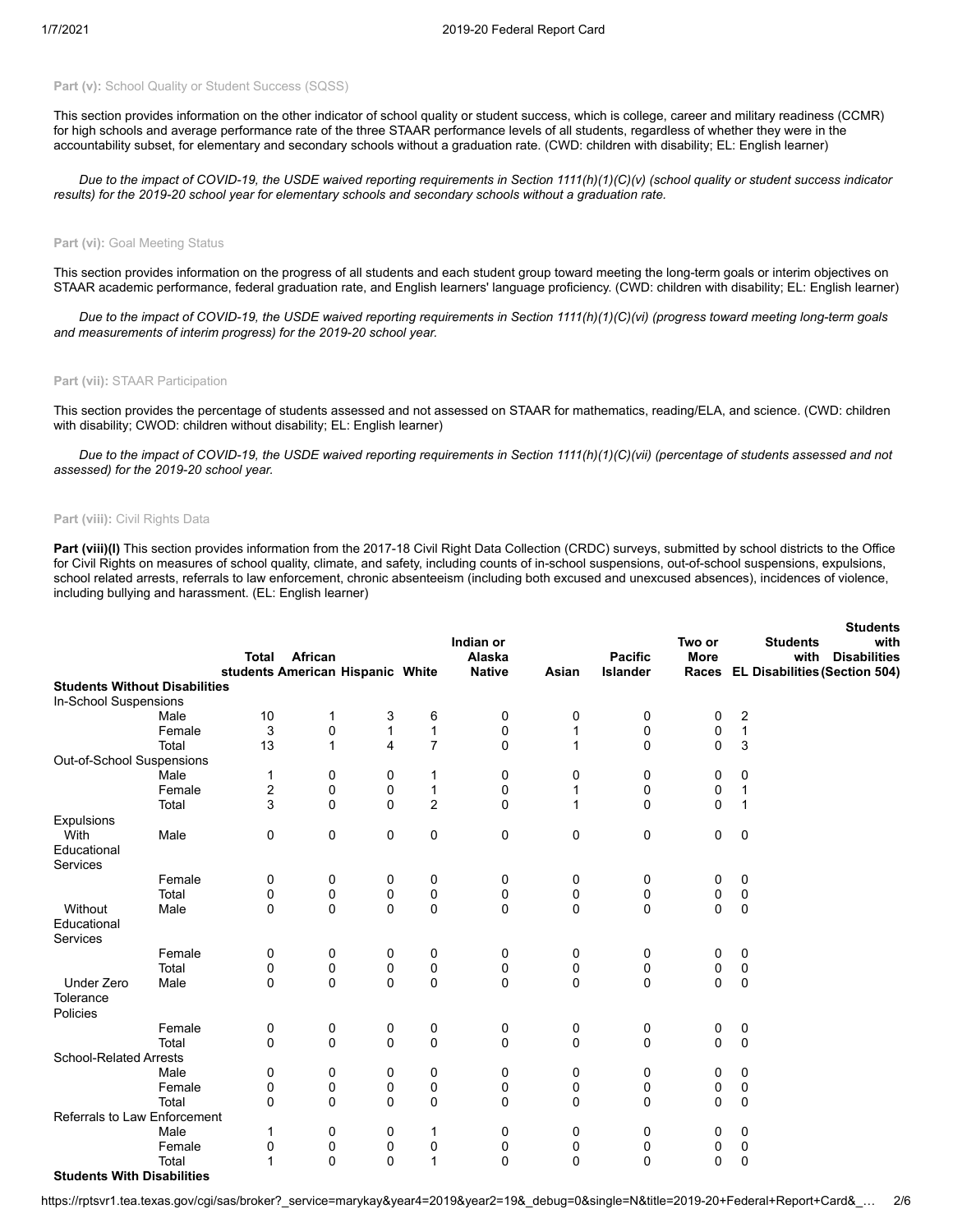### 1/7/2021 2019-20 Federal Report Card

|                                                                                                                                                                                                                                                                                                                |        | <b>Total</b>   | African<br>students American Hispanic White |                |              | Indian or<br>Alaska<br><b>Native</b> | Asian        | <b>Pacific</b><br><b>Islander</b> | Two or<br><b>More</b><br>Races |   | <b>Students</b><br>with<br><b>EL Disabilities (Section 504)</b> | <b>Students</b><br>with<br><b>Disabilities</b> |
|----------------------------------------------------------------------------------------------------------------------------------------------------------------------------------------------------------------------------------------------------------------------------------------------------------------|--------|----------------|---------------------------------------------|----------------|--------------|--------------------------------------|--------------|-----------------------------------|--------------------------------|---|-----------------------------------------------------------------|------------------------------------------------|
| In-School Suspensions                                                                                                                                                                                                                                                                                          |        |                |                                             |                |              |                                      |              |                                   |                                |   |                                                                 |                                                |
|                                                                                                                                                                                                                                                                                                                | Male   | 6              | 0                                           | $\mathbf{1}$   | 4            | 0                                    | 1            | 0                                 | 0                              | 0 |                                                                 | 3                                              |
|                                                                                                                                                                                                                                                                                                                | Female | $\mathbf 1$    | 0                                           | 0              | $\mathbf{1}$ | 0                                    | 0            | 0                                 | 0                              | 0 |                                                                 | 0                                              |
|                                                                                                                                                                                                                                                                                                                | Total  | $\overline{7}$ | $\mathbf 0$                                 | $\mathbf{1}$   | 5            | 0                                    | 1            | 0                                 | 0                              | 0 |                                                                 | 3                                              |
| Out-of-School Suspensions                                                                                                                                                                                                                                                                                      |        |                |                                             |                |              |                                      |              |                                   |                                |   |                                                                 |                                                |
|                                                                                                                                                                                                                                                                                                                | Male   | 2              | 0                                           | 0              | 2            | 0                                    | 0            | 0                                 | 0                              | 0 |                                                                 | 0                                              |
|                                                                                                                                                                                                                                                                                                                | Female | 0              | 0                                           | 0              | 0            | 0                                    | 0            | 0                                 | 0                              | 0 |                                                                 | 0                                              |
|                                                                                                                                                                                                                                                                                                                | Total  | $\overline{2}$ | $\Omega$                                    | 0              | 2            | 0                                    | 0            | 0                                 | 0                              | 0 |                                                                 | 0                                              |
| Expulsions                                                                                                                                                                                                                                                                                                     |        |                |                                             |                |              |                                      |              |                                   |                                |   |                                                                 |                                                |
| With<br>Educational<br>Services                                                                                                                                                                                                                                                                                | Male   | 0              | $\mathbf 0$                                 | 0              | 0            | 0                                    | 0            | 0                                 | 0                              | 0 |                                                                 | 0                                              |
|                                                                                                                                                                                                                                                                                                                | Female | 0              | 0                                           | 0              | 0            | 0                                    | 0            | 0                                 | 0                              | 0 |                                                                 | 0                                              |
|                                                                                                                                                                                                                                                                                                                | Total  | 0              | 0                                           | 0              | 0            | 0                                    | 0            | 0                                 | 0                              | 0 |                                                                 | 0                                              |
| Without                                                                                                                                                                                                                                                                                                        | Male   | 0              | $\mathbf 0$                                 | 0              | 0            | 0                                    | 0            | 0                                 | 0                              | 0 |                                                                 | 0                                              |
| Educational<br>Services                                                                                                                                                                                                                                                                                        |        |                |                                             |                |              |                                      |              |                                   |                                |   |                                                                 |                                                |
|                                                                                                                                                                                                                                                                                                                | Female | 0              | 0                                           | 0              | 0            | 0                                    | 0            | 0                                 | 0                              | 0 |                                                                 | 0                                              |
|                                                                                                                                                                                                                                                                                                                | Total  | 0              | 0                                           | 0              | 0            | 0                                    | 0            | 0                                 | 0                              | 0 |                                                                 | $\pmb{0}$                                      |
| Under Zero<br>Tolerance<br>Policies                                                                                                                                                                                                                                                                            | Male   | $\mathbf 0$    | $\Omega$                                    | 0              | 0            | $\mathbf 0$                          | 0            | 0                                 | 0                              | 0 |                                                                 | 0                                              |
|                                                                                                                                                                                                                                                                                                                | Female | 0              | 0                                           | 0              | 0            | 0                                    | 0            | 0                                 | 0                              | 0 |                                                                 | 0                                              |
|                                                                                                                                                                                                                                                                                                                | Total  | 0              | $\mathbf 0$                                 | 0              | $\mathbf 0$  | 0                                    | 0            | 0                                 | 0                              | 0 |                                                                 | 0                                              |
| <b>School-Related Arrests</b>                                                                                                                                                                                                                                                                                  |        |                |                                             |                |              |                                      |              |                                   |                                |   |                                                                 |                                                |
|                                                                                                                                                                                                                                                                                                                | Male   | 0              | 0                                           | 0              | 0            | 0                                    | 0            | 0                                 | 0                              | 0 |                                                                 | 0                                              |
|                                                                                                                                                                                                                                                                                                                | Female | 0              | 0                                           | 0              | 0            | 0                                    | 0            | 0                                 | 0                              | 0 |                                                                 | 0                                              |
|                                                                                                                                                                                                                                                                                                                | Total  | 0              | $\Omega$                                    | 0              | $\mathbf 0$  | $\mathbf 0$                          | 0            | 0                                 | 0                              | 0 |                                                                 | 0                                              |
| <b>Referrals to Law Enforcement</b>                                                                                                                                                                                                                                                                            |        |                |                                             |                |              |                                      |              |                                   |                                |   |                                                                 |                                                |
|                                                                                                                                                                                                                                                                                                                | Male   | 0              | 0                                           | 0              | 0            | 0                                    | 0            | 0                                 | 0                              | 0 |                                                                 | 0                                              |
|                                                                                                                                                                                                                                                                                                                | Female | 0              | 0                                           | 0              | 0            | 0                                    | 0            | 0                                 | 0                              | 0 |                                                                 | 0                                              |
|                                                                                                                                                                                                                                                                                                                | Total  | 0              | $\mathbf 0$                                 | 0              | 0            | 0                                    | 0            | 0                                 | 0                              | 0 |                                                                 | 0                                              |
| <b>All Students</b>                                                                                                                                                                                                                                                                                            |        |                |                                             |                |              |                                      |              |                                   |                                |   |                                                                 |                                                |
| <b>Chronic Absenteeism</b>                                                                                                                                                                                                                                                                                     |        |                |                                             |                |              |                                      |              |                                   |                                |   |                                                                 |                                                |
|                                                                                                                                                                                                                                                                                                                | Male   | 8              | 1                                           | 1              | 5            | -8                                   | 1            | -8                                | -8                             | 1 | 2                                                               | -8                                             |
|                                                                                                                                                                                                                                                                                                                | Female | 17             | $\overline{c}$                              | 6              | 9            | -8                                   | -8           | -8                                | -8                             | 5 | $\mathbf 2$                                                     | -8                                             |
|                                                                                                                                                                                                                                                                                                                | Total  | 25             | 3                                           | $\overline{7}$ | 14           | -8                                   | $\mathbf{1}$ | -8                                | $-8$                           | 6 | 4                                                               | $-8$                                           |
|                                                                                                                                                                                                                                                                                                                |        |                |                                             |                |              |                                      |              |                                   |                                |   |                                                                 | <b>Total</b>                                   |
| Incidents of Violence<br>Incidents of rape or attempted rape<br>Incidents of sexual assault (other than rape)<br>Incidents of robbery with a weapon<br>Incidents of robbery with a firearm or explosive device<br>Incidents of robbery without a weapon<br>Incidents of physical attack or fight with a weapon |        |                |                                             |                |              |                                      |              |                                   |                                |   |                                                                 | 0<br>0<br>0<br>0<br>0<br>0                     |
| Incidents of physical attack or fight with a firearm or explosive device                                                                                                                                                                                                                                       |        |                |                                             |                |              |                                      |              |                                   |                                |   |                                                                 | 0                                              |
| Incidents of physical attack or fight without a weapon                                                                                                                                                                                                                                                         |        |                |                                             |                |              |                                      |              |                                   |                                |   |                                                                 | 0                                              |
| Incidents of threats of physical attack with a weapon                                                                                                                                                                                                                                                          |        |                |                                             |                |              |                                      |              |                                   |                                |   |                                                                 | 0                                              |
| Incidents of threats of physical attack with a firearm or explosive device                                                                                                                                                                                                                                     |        |                |                                             |                |              |                                      |              |                                   |                                |   |                                                                 | 0                                              |
| Incidents of threats of physical attack without a weapon                                                                                                                                                                                                                                                       |        |                |                                             |                |              |                                      |              |                                   |                                |   |                                                                 | 1                                              |
| Incidents of possession of a firearm or explosive device                                                                                                                                                                                                                                                       |        |                |                                             |                |              |                                      |              |                                   |                                |   |                                                                 | 0                                              |
| Allegations of Harassment or bullying                                                                                                                                                                                                                                                                          |        |                |                                             |                |              |                                      |              |                                   |                                |   |                                                                 |                                                |
| On the basis of sex                                                                                                                                                                                                                                                                                            |        |                |                                             |                |              |                                      |              |                                   |                                |   |                                                                 | 0                                              |
| On the basis of race                                                                                                                                                                                                                                                                                           |        |                |                                             |                |              |                                      |              |                                   |                                |   |                                                                 | 0                                              |
| On the basis of disability<br>On the basis of sexual orientation                                                                                                                                                                                                                                               |        |                |                                             |                |              |                                      |              |                                   |                                |   |                                                                 | 0                                              |
| On the basis of religion                                                                                                                                                                                                                                                                                       |        |                |                                             |                |              |                                      |              |                                   |                                |   |                                                                 | 0<br>0                                         |
|                                                                                                                                                                                                                                                                                                                |        |                |                                             |                |              |                                      |              |                                   |                                |   |                                                                 |                                                |

Part (viii)(II) This section provides information from the 2017-18 Civil Right Data Collection (CRDC) surveys, submitted by school districts to the Office for Civil Rights, on the number of students enrolled in preschool programs and accelerated coursework to earn postsecondary credit while still in high school.

|                           |          |          |                 |       | Indian or     |       |                | Two or |  |                     |
|---------------------------|----------|----------|-----------------|-------|---------------|-------|----------------|--------|--|---------------------|
|                           | Total    | African  |                 |       | Alaska        |       | <b>Pacific</b> | More   |  | with                |
|                           | students | American | <b>Hispanic</b> | White | <b>Native</b> | Asian | Islander       | Races  |  | <b>Disabilities</b> |
| <b>Preschool Programs</b> |          |          |                 |       |               |       |                |        |  |                     |

https://rptsvr1.tea.texas.gov/cgi/sas/broker?\_service=marykay&year4=2019&year2=19&\_debug=0&single=N&title=2019-20+Federal+Report+Card&\_… 3/6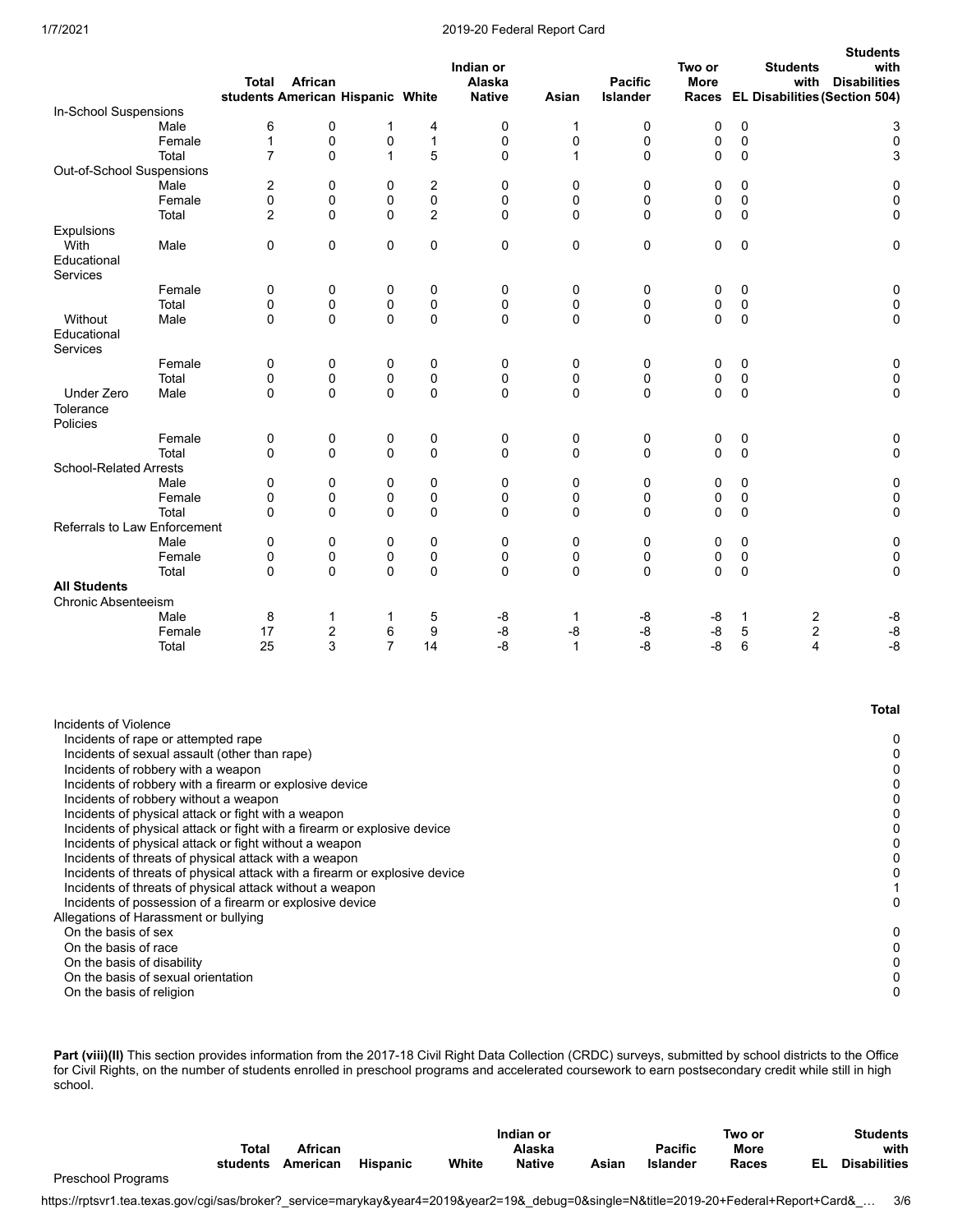## 1/7/2021 2019-20 Federal Report Card

|                                       |        |              |          |          |       | Indian or     |       |                | Two or      |      | <b>Students</b>     |
|---------------------------------------|--------|--------------|----------|----------|-------|---------------|-------|----------------|-------------|------|---------------------|
|                                       |        | <b>Total</b> | African  |          |       | Alaska        |       | <b>Pacific</b> | <b>More</b> |      | with                |
|                                       |        | students     | American | Hispanic | White | <b>Native</b> | Asian | Islander       | Races       | EL   | <b>Disabilities</b> |
|                                       | Male   | 0            | 0        | 0        | 0     | 0             | 0     | 0              |             | 0    | 0                   |
|                                       | Female |              | 0        | 0        |       |               | 0     | 0              |             |      |                     |
|                                       | Total  |              | 0        | 0        |       | 0             | 0     | 0              | 0           | 0    |                     |
| <b>Accelerated Coursework</b>         |        |              |          |          |       |               |       |                |             |      |                     |
| Advanced                              | Male   | -9           | -9       | -9       | -9    | -9            | -9    | -9             | -9          | -9   | -9                  |
| Placement                             |        |              |          |          |       |               |       |                |             |      |                     |
| Courses                               |        |              |          |          |       |               |       |                |             |      |                     |
|                                       | Female | -9           | -9       | -9       | -9    | -9            | -9    | -9             | -9          | -9   | -9                  |
|                                       | Total  | -9           | -9       | -9       | -9    | -9            | -9    | -9             | -9          | -9   | -9                  |
| International                         | Male   | -9           | -9       | $-9$     | -9    | -9            | -9    | -9             | -9          | $-9$ | $-9$                |
| Baccalaureate                         |        |              |          |          |       |               |       |                |             |      |                     |
| Courses                               |        |              |          |          |       |               |       |                |             |      |                     |
|                                       | Female | -9           | -9       | -9       | -9    | -9            | -9    | -9             | -9          | -9   | -9                  |
|                                       | Total  | -9           | -9       | -9       | -9    | -9            | $-9$  | -9             | -9          | -9   | -9                  |
| Dual                                  | Male   | -9           | -9       | $-9$     | -9    | -9            | $-9$  | -9             | -9          | -9   | $-9$                |
| Enrollment/Dual<br>Credit<br>Programs |        |              |          |          |       |               |       |                |             |      |                     |
|                                       | Female | -9           | -9       | -9       | -9    | -9            | -9    | -9             | -9          | -9   | -9                  |
|                                       | Total  | -9           | -9       | $-9$     | -9    | -9            | $-9$  | -9             | -9          | -9   | -9                  |

'-' Indicates there are no data available in the group.

Indicates skip logic failure.

'-8' Indicates EDFacts missing data.<br>'-9' Indicates not applicable / skipped

Indicates not applicable / skipped.

'-11' Indicates suppressed data.

Blank cell indicates the student group is not applicable to this report.

## Part (ix): Teacher Quality Data

This section provides information on the professional qualifications of teachers, including information disaggregated by high- and low-poverty schools on the number and percentage of (I) inexperienced teacher, principals, and other school leaders; (II) teachers teaching with emergency or provisional credentials; and (III) teachers who are not teaching in the subject or field for which the teacher is certified or licensed.

#### **Low Poverty**

|                                                                                                        | All School |         |  |
|--------------------------------------------------------------------------------------------------------|------------|---------|--|
|                                                                                                        | Number     | Percent |  |
| Inexperienced Teachers, Principals, and Other School Leaders                                           | 8.0        | 14.5%   |  |
| Teachers Teaching with Emergency or Provisional Credentials                                            | 1.0        | 1.9%    |  |
| Teacher Who Are Not Teaching in the Subject or Field for Which<br>the Teacher is Certified or Licensed | 0.4        | 0.8%    |  |

'-' Indicates there are no data available in the group. Blank cell indicates data are not applicable to this report.

#### Part (x): Per-Pupil Expenditure

This section provides information on the per-pupil expenditures of federal, state, and local funds, including actual personnel expenditures and actual non-personnel expenditures, disaggregated by source of funds, for each school district and campus for the 2019-20 fiscal year.

*To be updated by June 30th, 2021.*

#### Part (xi): STAAR Alternate 2 Participation

This section provides information on the number and percentage of students with the most significant cognitive disabilities who take STAAR Alternate 2, by grade and subject for the 2019-20 school year.

*Due to the impact of COVID-19, the USDE waived reporting requirements in Section 1111(h)(1)(C)(xi) (number and percentage of students with the most significant cognitive disabilities taking an alternate assessment) for the 2019-20 school year.*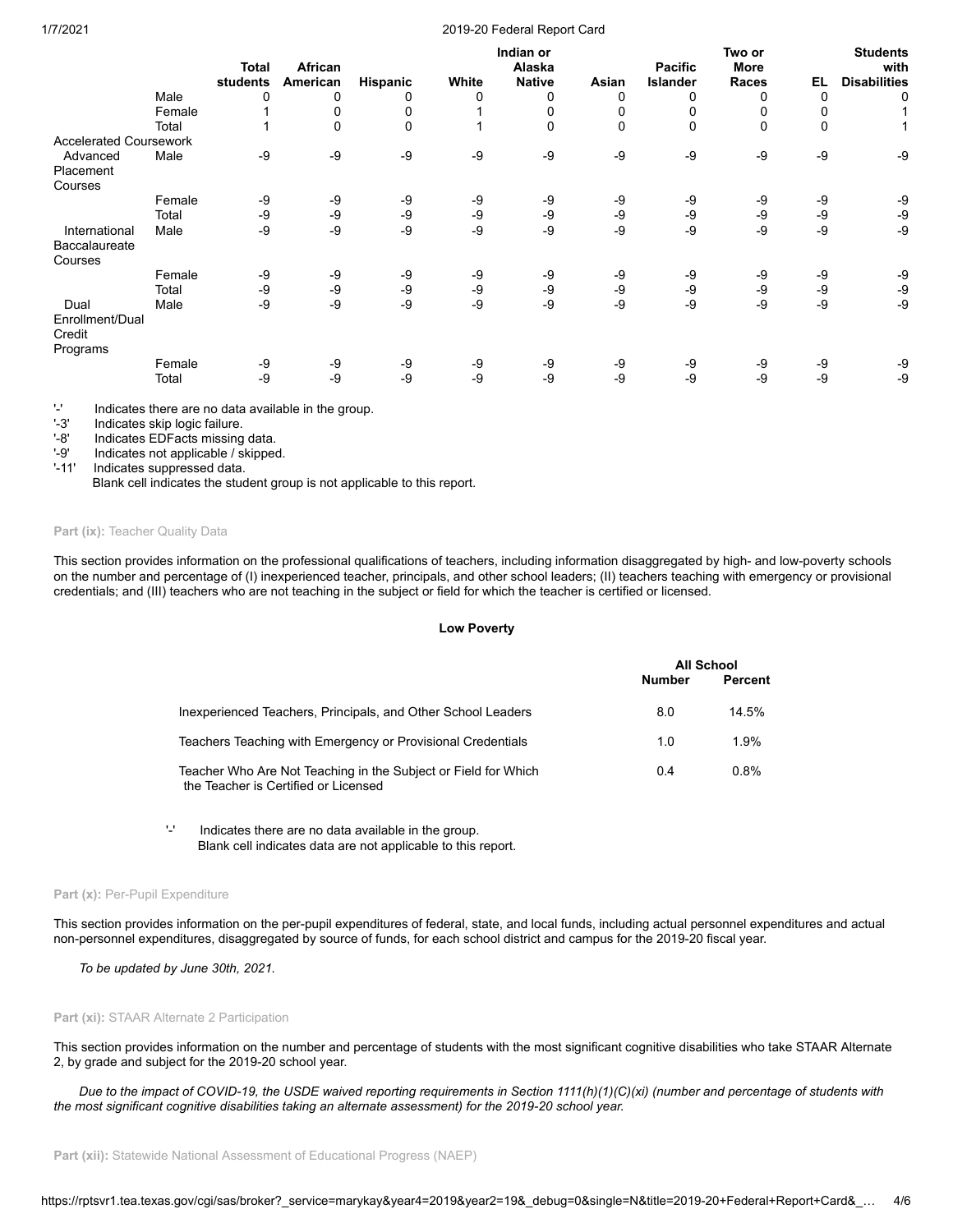## 1/7/2021 2019-20 Federal Report Card

This section provides results on the state academic assessments in reading and mathematics in grades 4 and 8 of the 2019 National Assessment of Educational Progress, compared to the national average of such results.

## **State Level: 2019 Percentages at NAEP Achievement Levels**

|         |                    |                                   |         |                |         |                     |         | % At or Above     |                |                         |
|---------|--------------------|-----------------------------------|---------|----------------|---------|---------------------|---------|-------------------|----------------|-------------------------|
|         |                    |                                   |         | % Below Basic  |         | % At or Above Basic |         | <b>Proficient</b> |                | % At Advanced           |
| Grade   | <b>Subject</b>     | <b>Student Group</b>              | TХ      | US             | ТX      | US                  | TX      | US                | ТX             | US                      |
| Grade 4 | Reading            | Overall                           | 39      | 34             | 61      | 66                  | 30      | 35                | 7              | 9                       |
|         |                    | <b>Black</b>                      | 52      | 52             | 48      | 48                  | 16      | 18                | 2              | 3                       |
|         |                    | Hispanic                          | 48      | 45             | 52      | 55                  | 21      | 23                | 3              | $\overline{4}$          |
|         |                    | White                             | 22      | 23             | 78      | 77                  | 48      | 45                | 12             | 12                      |
|         |                    | American Indian                   | $\star$ | 50             | $\star$ | 50                  | $\star$ | 19                | $\star$        | 3                       |
|         |                    | Asian                             | 11      | 18             | 89      | 82                  | 65      | 57                | 25             | 22                      |
|         |                    | Pacific Islander                  | $\star$ | 42             | $\star$ | 58                  | $\star$ | 25                | $\star$        | 4                       |
|         |                    | Two or More Races                 | 26      | 28             | 74      | 72                  | 38      | 40                | 6              | 11                      |
|         |                    | Econ Disady                       | 50      | 47             | 50      | 53                  | 19      | 21                | 3              | 3                       |
|         |                    | <b>Students with Disabilities</b> | 79      | 73             | 21      | 27                  | 8       | 10                | 1              | 2                       |
|         |                    | English Language Learners         | 61      | 65             | 39      | 35                  | 12      | 10                | $\overline{2}$ | $\mathbf{1}$            |
|         | <b>Mathematics</b> | Overall                           | 16      | 19             | 84      | 81                  | 44      | 41                | 9              | 9                       |
|         |                    | <b>Black</b>                      | 24      | 35             | 76      | 65                  | 32      | 20                | 3              | $\overline{2}$          |
|         |                    | Hispanic                          | 19      | 27             | 81      | 73                  | 35      | 28                | 4              | 3                       |
|         |                    | White                             | 8       | 11             | 92      | 89                  | 59      | 52                | 16             | 12                      |
|         |                    | American Indian                   | $\star$ | 33             | $\star$ | 67                  | $\star$ | 24                | $\star$        | $\overline{4}$          |
|         |                    | Asian                             | 4       | $\overline{7}$ | 96      | 93                  | 82      | 69                | 45             | 28                      |
|         |                    | Pacific Islander                  | $\star$ | 36             | $\star$ | 64                  | $\star$ | 28                | $\star$        | 6                       |
|         |                    | Two or More Races                 | 9       | 16             | 91      | 84                  | 51      | 44                | 9              | 10                      |
|         |                    | Econ Disadv                       | 21      | 29             | 79      | 71                  | 32      | 26                | 3              | 3                       |
|         |                    | <b>Students with Disabilities</b> | 55      | 54             | 45      | 46                  | 13      | 14                | 1              | $\overline{2}$          |
|         |                    | English Language Learners         | 24      | 41             | 76      | 59                  | 29      | 16                | $\overline{c}$ | 1                       |
| Grade 8 | Reading            | Overall                           | 33      | 27             | 67      | 73                  | 25      | 34                | $\overline{2}$ | 4                       |
|         |                    | <b>Black</b>                      | 53      | 46             | 47      | 54                  | 41      | 15                | n/a            | 1                       |
|         |                    | Hispanic                          | 38      | 37             | 62      | 63                  | 19      | 22                | 1              | $\overline{2}$          |
|         |                    | White                             | 20      | 18             | 80      | 82                  | 35      | 42                | 3              | 5                       |
|         |                    | American Indian                   | $\star$ | 41             | $\star$ | 59                  | $\star$ | 19                | $\star$        | $\mathbf{1}$            |
|         |                    | Asian                             | 8       | 13             | 92      | 87                  | 59      | 57                | 11             | 13                      |
|         |                    | Pacific Islander                  | $\star$ | 37             | $\star$ | 63                  | $\star$ | 25                | $\star$        | $\overline{\mathbf{c}}$ |
|         |                    | Two or More Races                 | 26      | 24             | 74      | 76                  | 25      | 37                | $\mathbf{1}$   | 5                       |
|         |                    | Econ Disadv                       | 43      | 40             | 57      | 60                  | 15      | 20                | n/a            | $\mathbf{1}$            |
|         |                    | <b>Students with Disabilities</b> | 81      | 68             | 19      | 32                  | 3       | $\overline{7}$    | n/a            | n/a                     |
|         |                    | English Language Learners         | 66      | 72             | 34      | 28                  | 4       | 4                 | n/a            | n/a                     |
|         | <b>Mathematics</b> | Overall                           | 32      | 31             | 68      | 69                  | 30      | 34                | 7              | 10                      |
|         |                    | <b>Black</b>                      | 48      | 53             | 52      | 47                  | 16      | 14                | $\overline{c}$ | 2                       |
|         |                    | Hispanic                          | 37      | 43             | 63      | 57                  | 21      | 20                | 3              | $\overline{4}$          |
|         |                    | White                             | 20      | 20             | 80      | 80                  | 44      | 44                | 13             | 13                      |
|         |                    | American Indian                   | $\star$ | 49             | $\star$ | 51                  | $\star$ | 15                | $\star$        | 3                       |
|         |                    | Asian                             | 10      | 12             | 90      | 88                  | 71      | 64                | 36             | 33                      |
|         |                    | Pacific Islander                  | $\star$ | 45             | $\star$ | 55                  | $\star$ | 21                | $\star$        | 4                       |
|         |                    | Two or More Races                 | 25      | 27             | 75      | 73                  | 41      | 38                | 11             | 12                      |
|         |                    | Econ Disadv                       | 41      | 46             | 59      | 54                  | 19      | 18                | 2              | 3                       |
|         |                    | <b>Students with Disabilities</b> | 73      | 73             | 27      | 27                  | 5       | 6                 | 1              | $\overline{2}$          |
|         |                    | English Language Learners         | 60      | 72             | 40      | 28                  | 8       | 5                 | 1              | $\mathbf{1}$            |

## **State Level: 2019 NAEP Participation Rates for Students with Disabilities and Limited English Proficient Students**

| Grade   | <b>Subject</b>     | <b>Student Group</b>              | Rate |
|---------|--------------------|-----------------------------------|------|
| Grade 4 | Reading            | <b>Students with Disabilities</b> | 77%  |
|         |                    | <b>English Learners</b>           | 94%  |
|         | <b>Mathematics</b> | <b>Students with Disabilities</b> | 79%  |
|         |                    | <b>English Learners</b>           | 97%  |
| Grade 8 | Reading            | <b>Students with Disabilities</b> | 83%  |
|         |                    | <b>English Learners</b>           | 96%  |
|         | <b>Mathematics</b> | <b>Students with Disabilities</b> | 88%  |
|         |                    | <b>English Learners</b>           | 97%  |

'\*' Indicates reporting standards not met.

'n/a' Indicates data reporting is not applicable for this group.